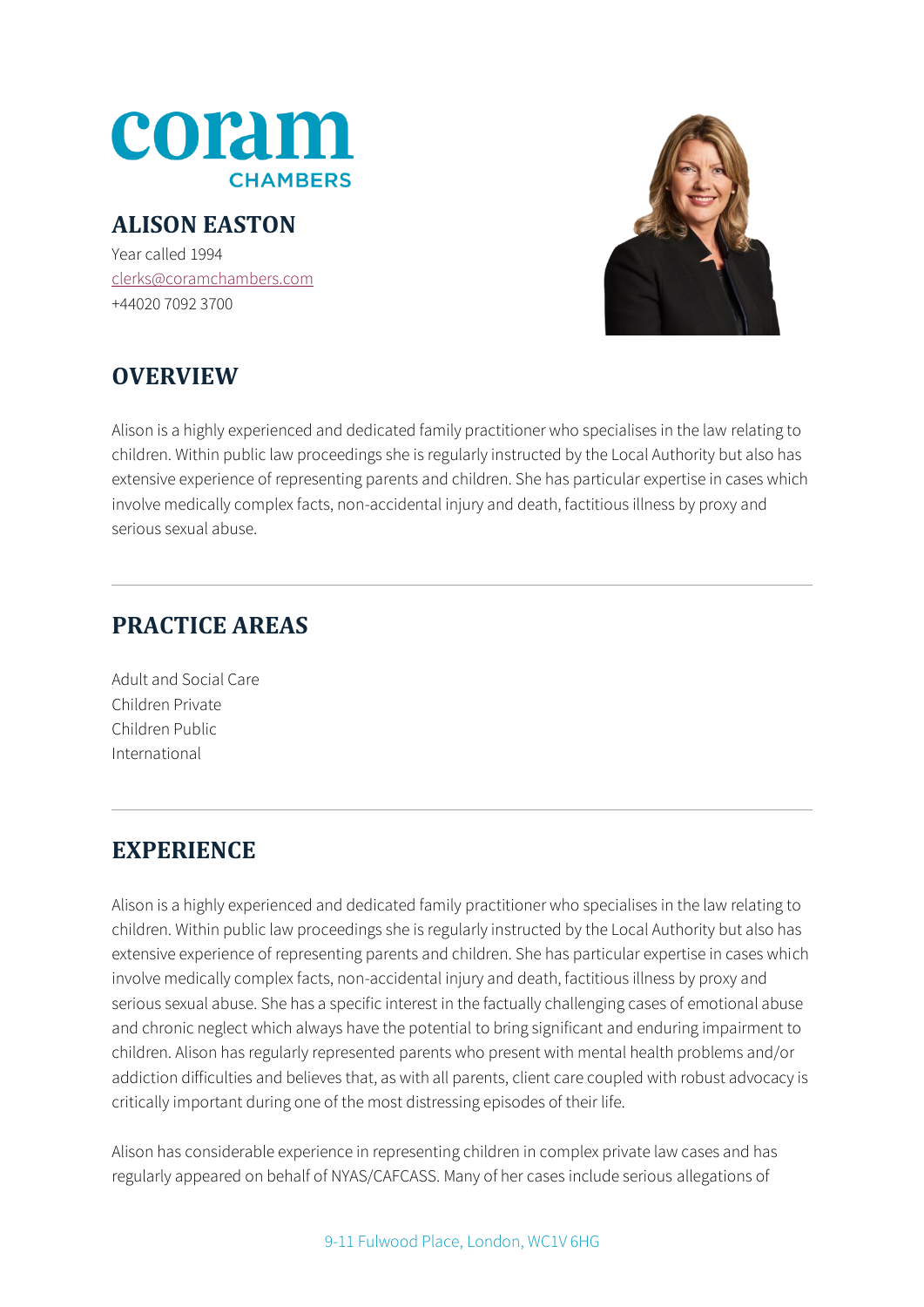physical, sexual, and emotional abuse. Alison has appeared in a number of relocation cases, both domestic and international and cases which have an international element in them.

Alison regularly appears within the Court of Protection and has represented all parties within this jurisdiction. She has appeared in cases which have involved complex factual and legal issues, and which have required a careful and forensic evaluation of those issues to ensure the core principles at the centre of The Mental Capacity Act 2005 have been preserved.

Alison has extensive experience within the field of family finance. She has regularly appeared in cases which involve high net worth clients and at all levels of court.

Alison has presented lectures and seminars to in-house legal teams as well as at the Local Government Conference. She is also a regular contributor to Family Law Weekly.

#### **PUBLICATIONS**

Case Summary Re P (A Child: Assessment of Kinship Carers) [2014] EWFC B73 Case Summary North Somerset Council v LW and others [2014] EWCOP 3 Case Summary R (A Child) [2014] EWCA Civ 270 Case Summary S v S [2014] EWHC 575 (Fam) Case Summary Harrow v Afzal [2014] EWHC 303 (Fam) Case Summary Surrey County Council v Al-Hilli & Others (4) [2012] EWHC 4394 (Fam) Case Summary Re J & R (Children) [2013] EWHC 4100 (Fam) Case Summary Constantinides v Constantinides [2013] EWHC 3688 (Fam) Case Summary Shield v Shield [2013] EWHC 3525 (Fam) Case Summary C (A Child) [2013] EWCA Civ 1257 Case Summary G (A Child – Intractable Contact) [2013] EWHC B16 (Fam) Case Summary A (A Child) [2013] EWCA Civ 1104 Case Summary Saward v Saward [2013] EWCA Civ 1060 Case Summary K (A Child) [2013] EWCA Civ 895 Case Summary Re: E & F (Assisted Reproduction: Parent) [2013] EWHC 1418 (Fam) Case Summary CR v SR [2013] EWHC 1155 (Fam) Case Summary C (A Child) [2013] EWCA Civ 431 Case Summary Re LM (A Child) [2013] EWHC 646 (Fam) Case Summary B (A Child) [2013] EWCA Civ 166 Case Summary Aintree University Hospital NHS Foundation Trust v J [2013] EWCA Civ 65 Case Summary A Local Authority v K [2013] EWHC 242 (COP) Case Summary Re G (A Minor); Re Z (A Minor) [2013] EWHC 134 (Fam)